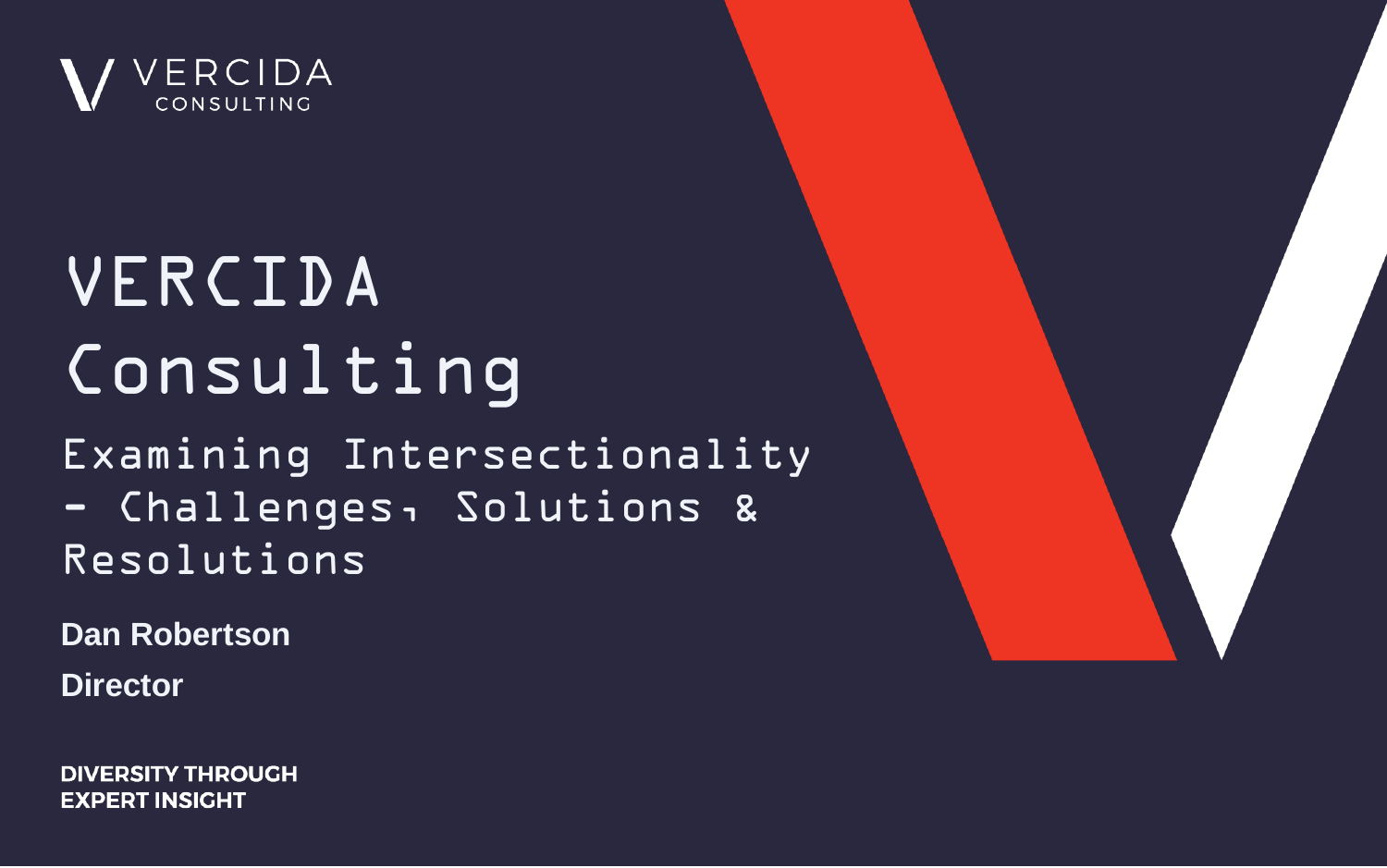# 3 key challenges to the current approach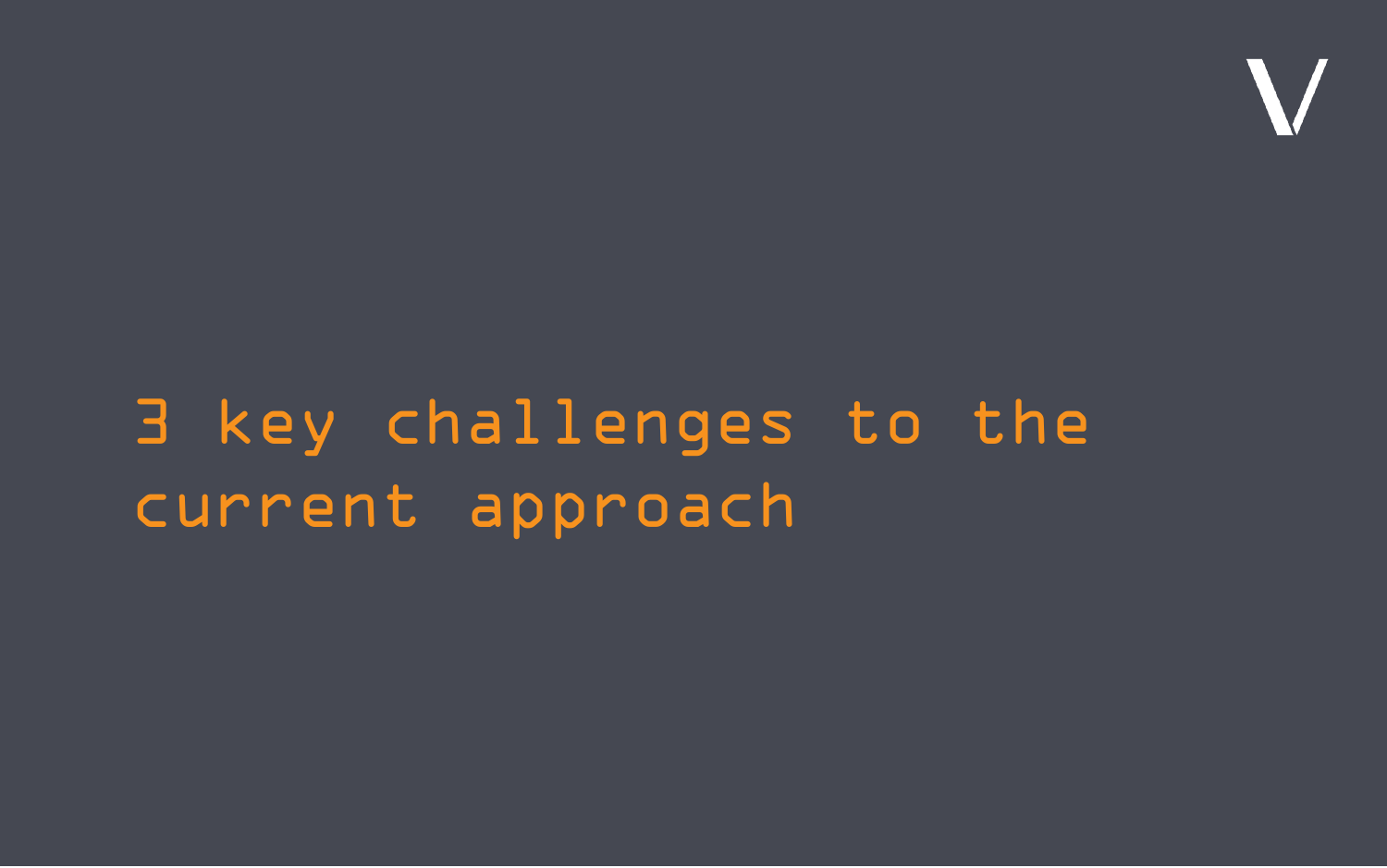

# **Power and privilege vs disadvantage, exclusion and discrimination**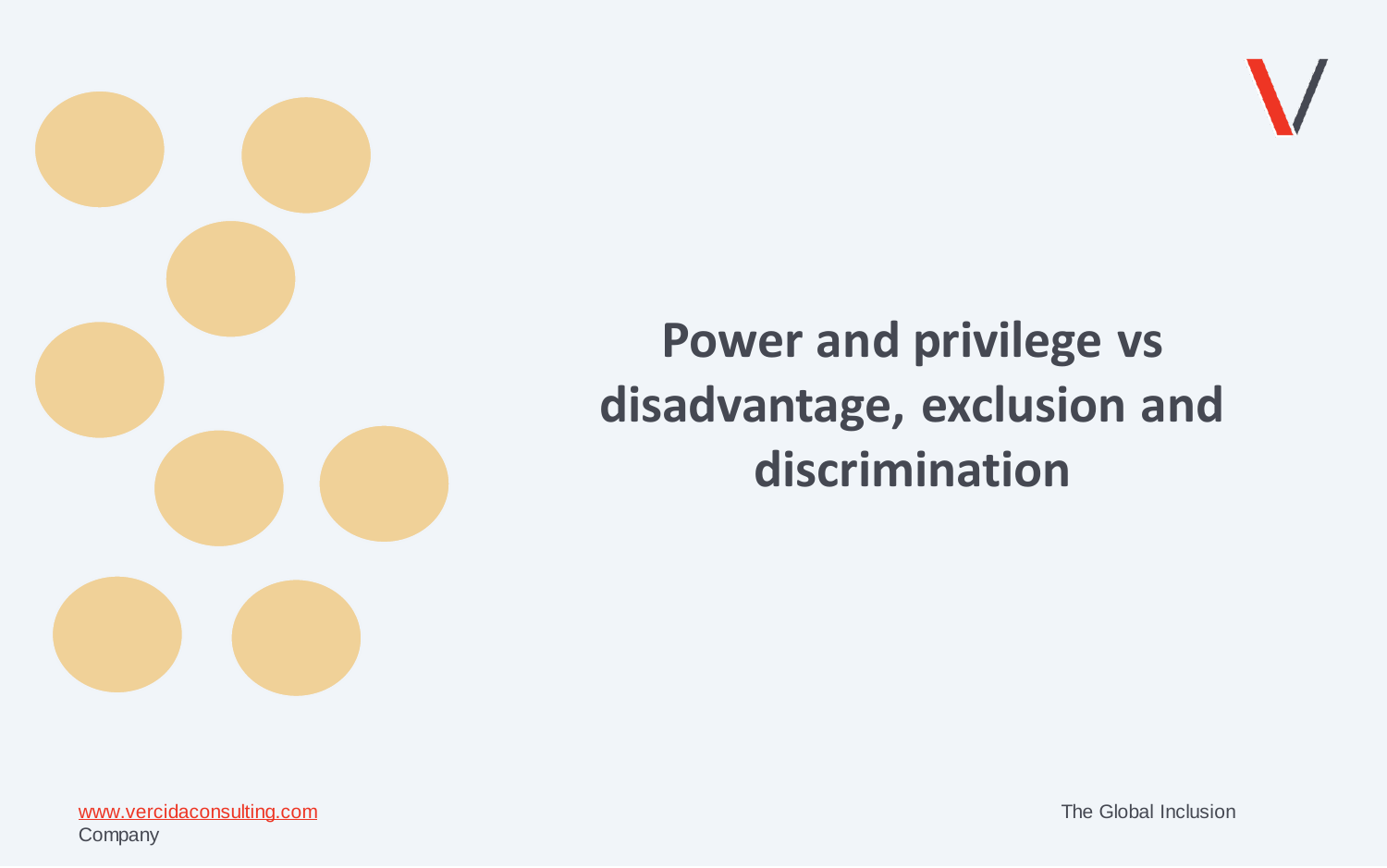

*Categorizing is necessary for humans, but it becomes pathological when the category is seen as definitive, preventing people from considering the fuzziness of boundaries, let alone revising their categories.* 

Nassim Nicholas Taleb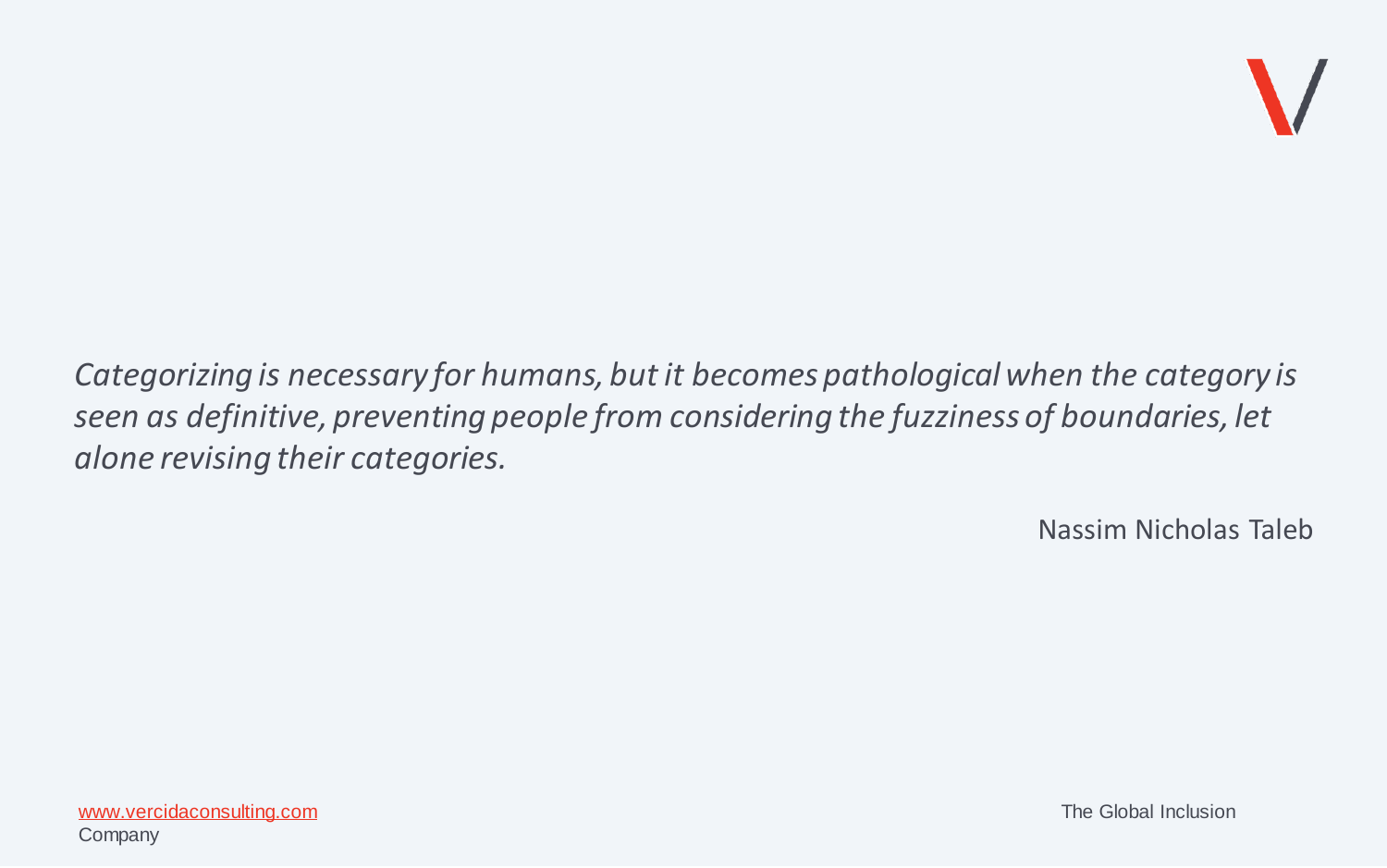

Kimberlé Crenshaw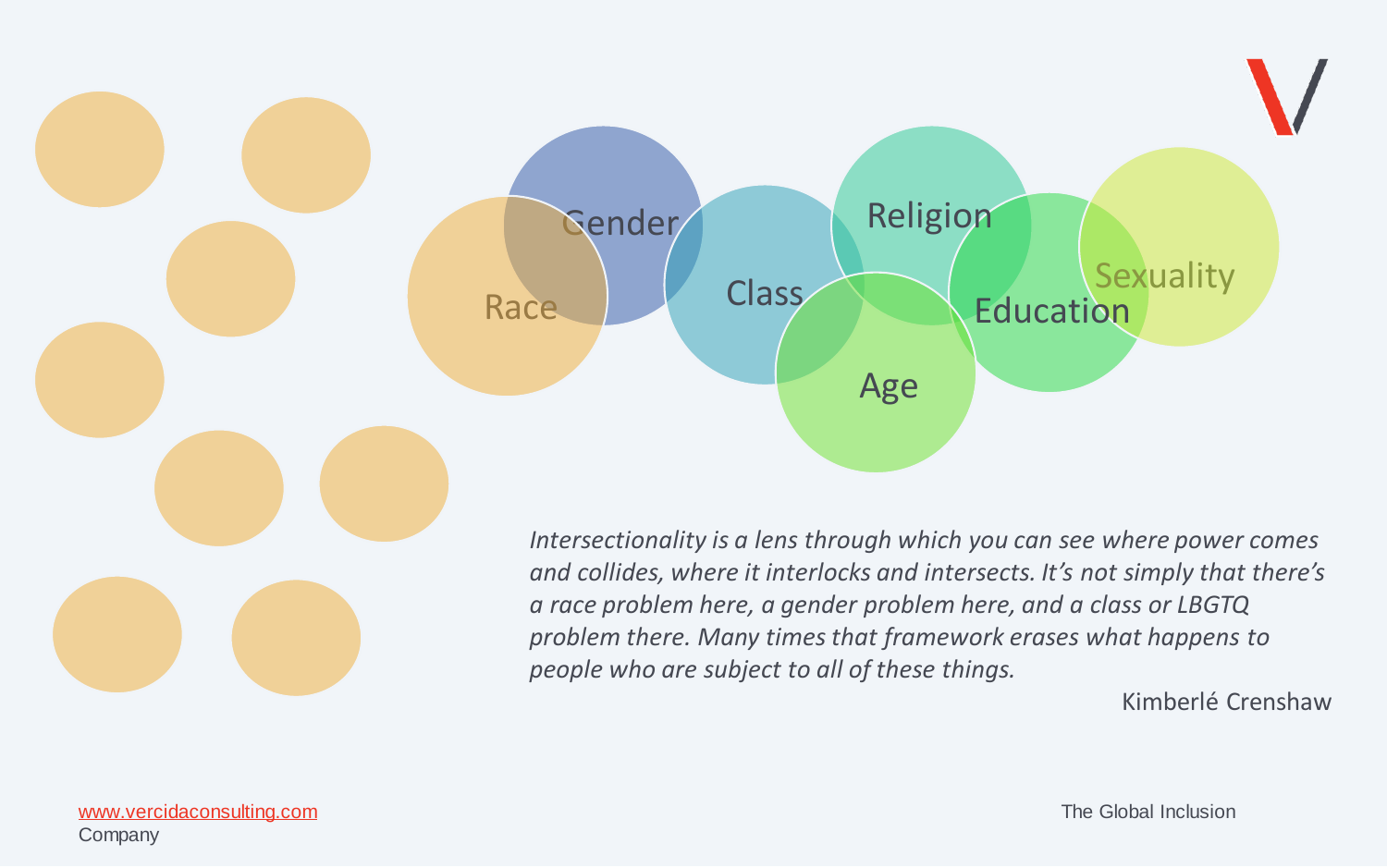

Figure 2 - Employees Who Have Experienced Micro-aggressions in the Workplace (%)



Source: Krikovich, Alexis, et al. "Women in the Workplace 2018." McKinsey & Company, October 2018

*"As a woman of color, students often challenge us in a way they don't challenge their male professors, especially their white male professors."*

### Yung-Yi Diana Pan, assistant professor of sociology at Brooklyn College

[www.vercidaconsulting.com](http://www.vercidaconsulting.com/) example of the Clobal Inclusion and the Global Inclusion Company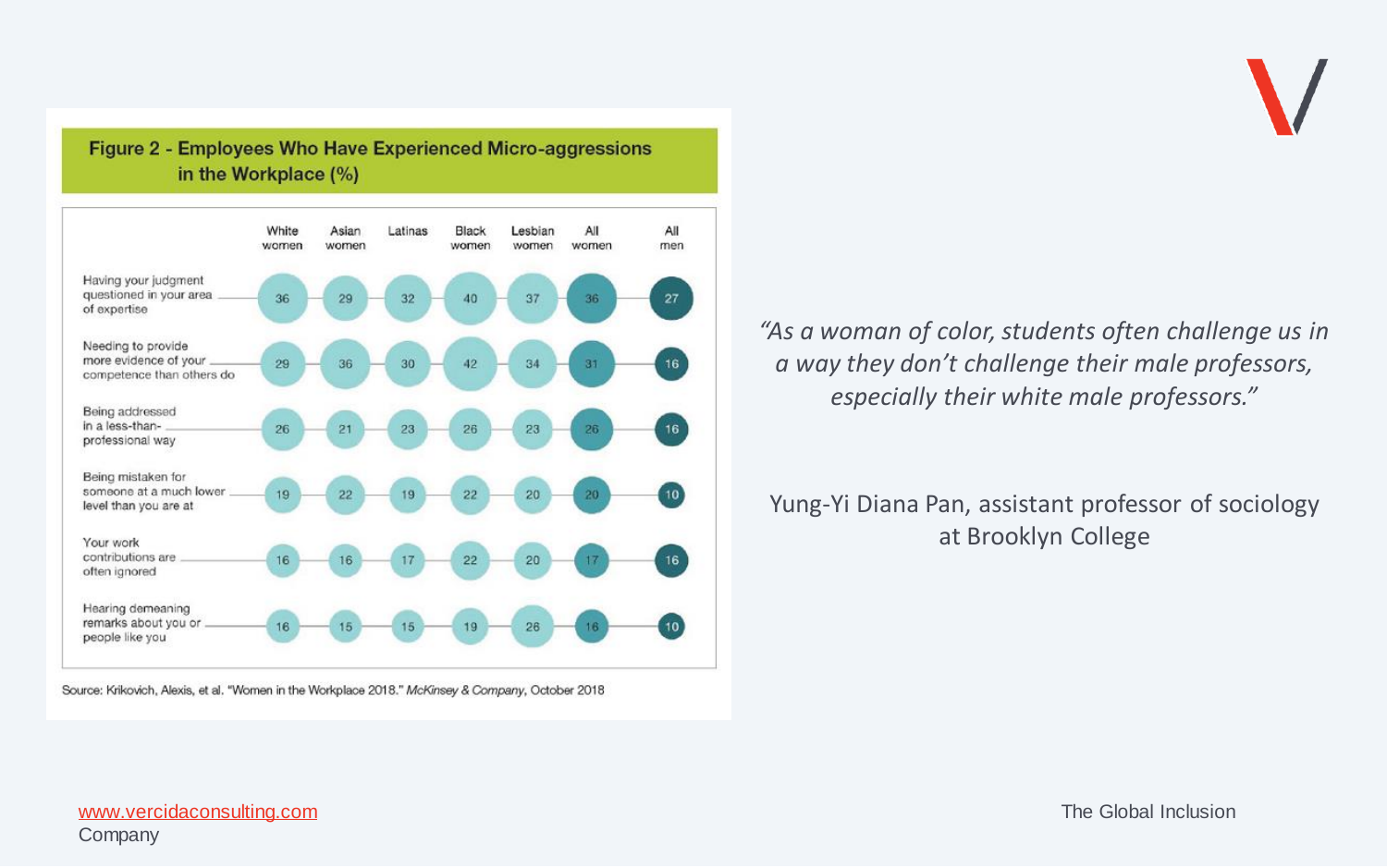# The growing backlash effect and the rise of identity politics

#### **An "intersectional erasure"**

*What's most problematic about the contemporary conversation is the complete irrelevance of women of color. People talk about how constituencies, specifically working class white men, saw a terrible deterioration of their prospects and they were angry and wanted to vote for someone not part of the establishment.*

*Why is the intersection of maleness and whiteness driving our analysis and not the intersection of being a woman and a person of color?*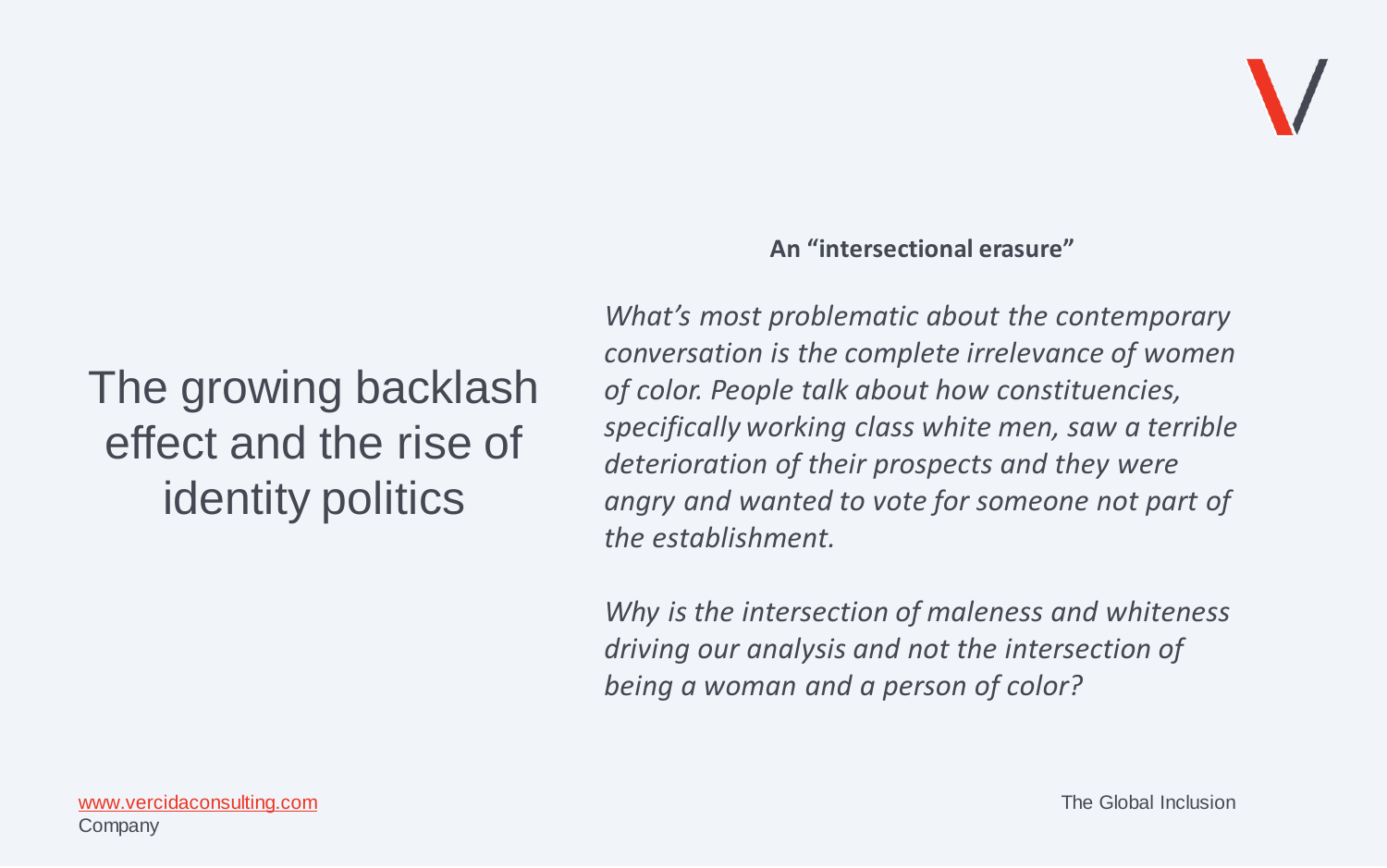

### Subtitle, date goes here Moving the agenda forward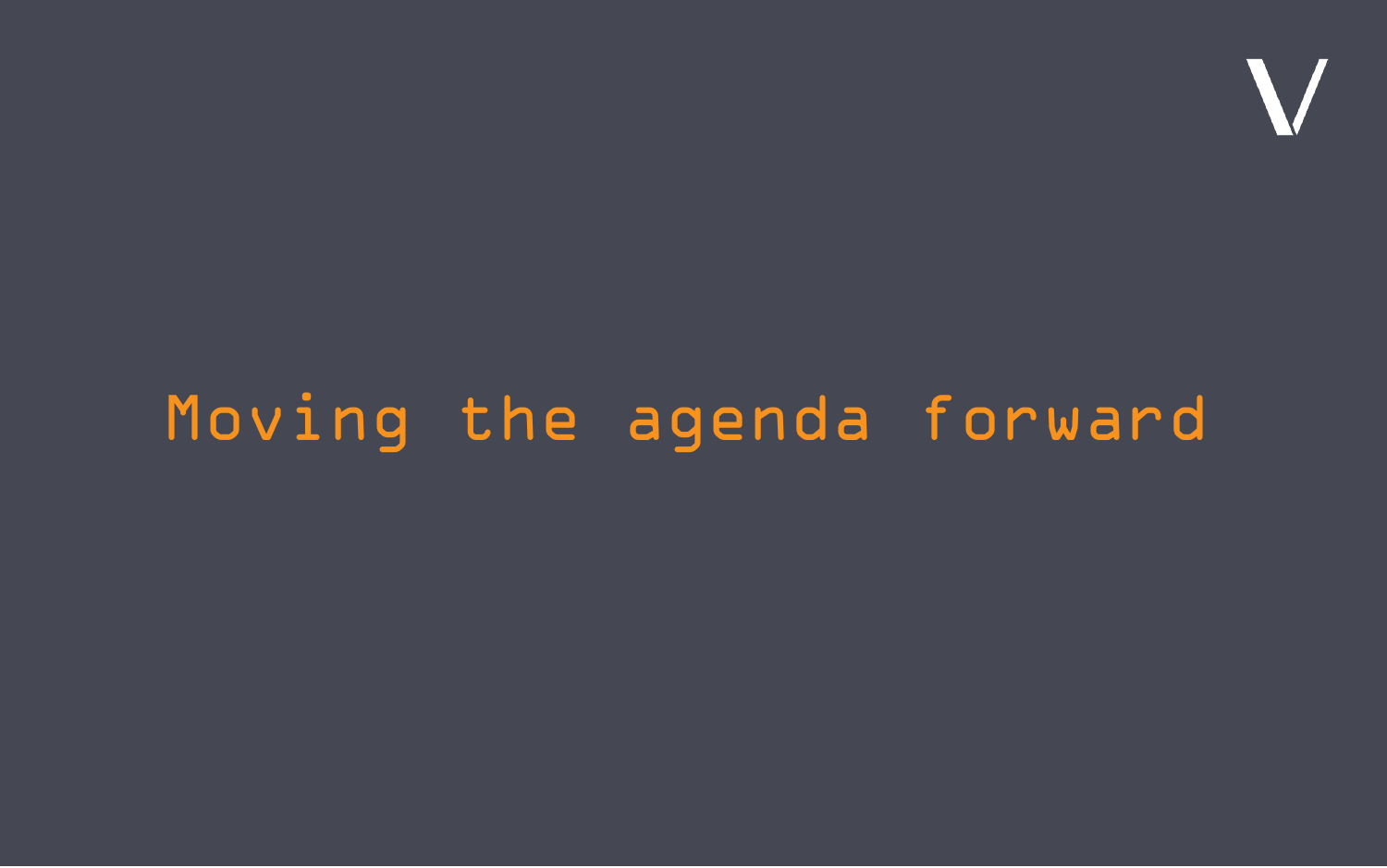

## Use People analytics:

**Hiring** Work allocation Time with key stakeholders **Performance** management scores Measure perceptions of belonging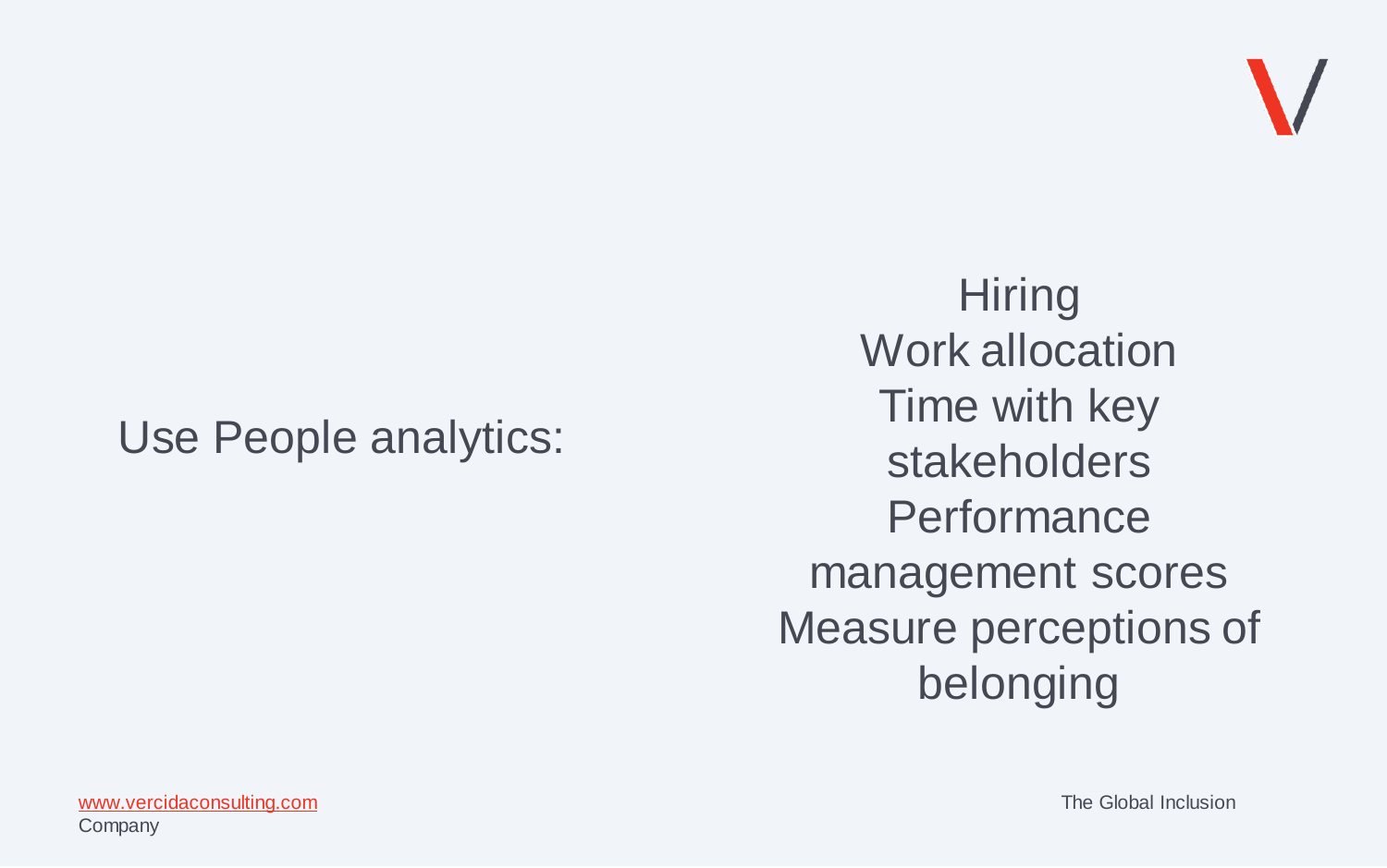

# Group norms and psychological safety; from being colour, (and gender etc) blind to being colour, (and gender) brave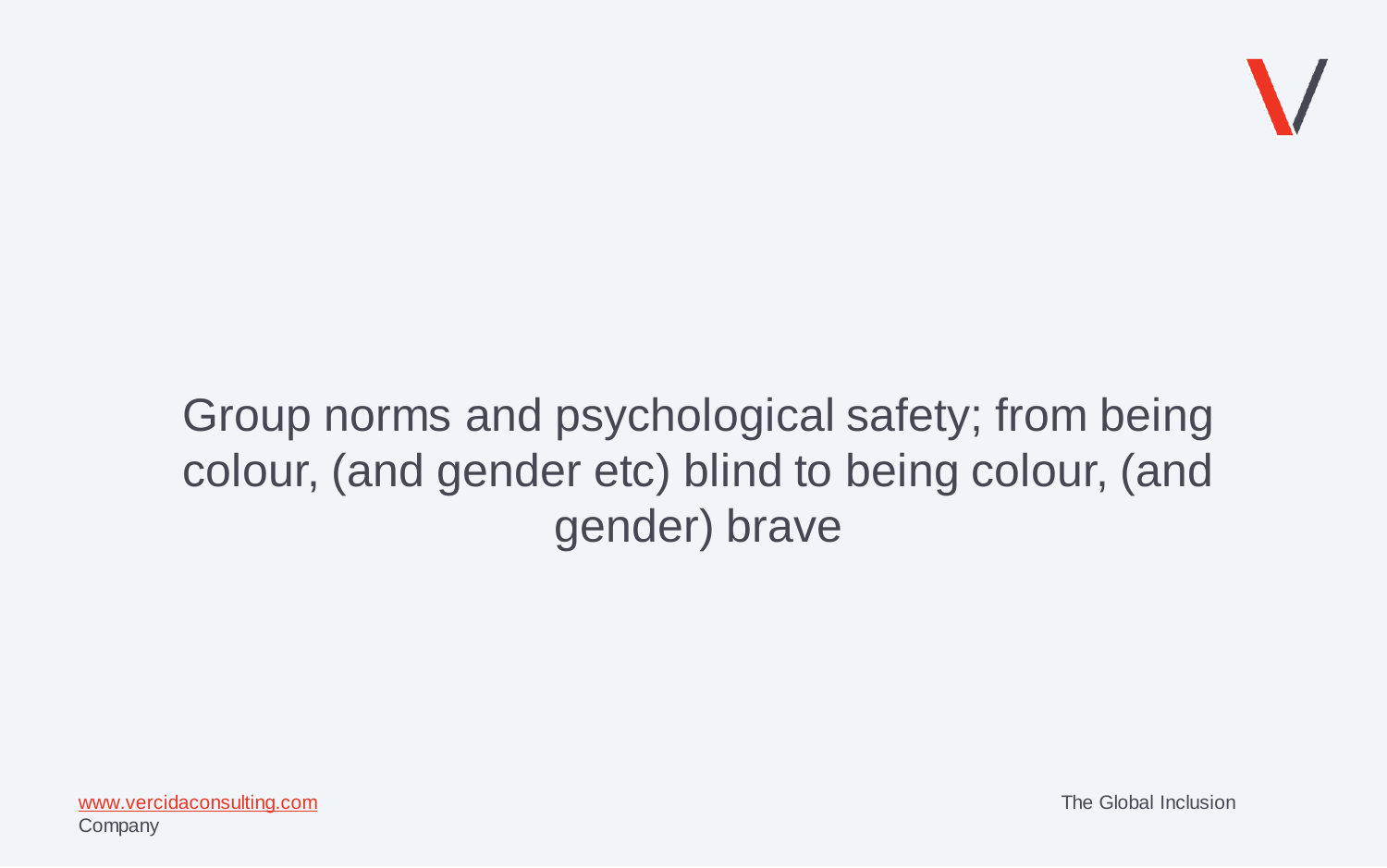

# Adopt the principle of Intersectional Amplification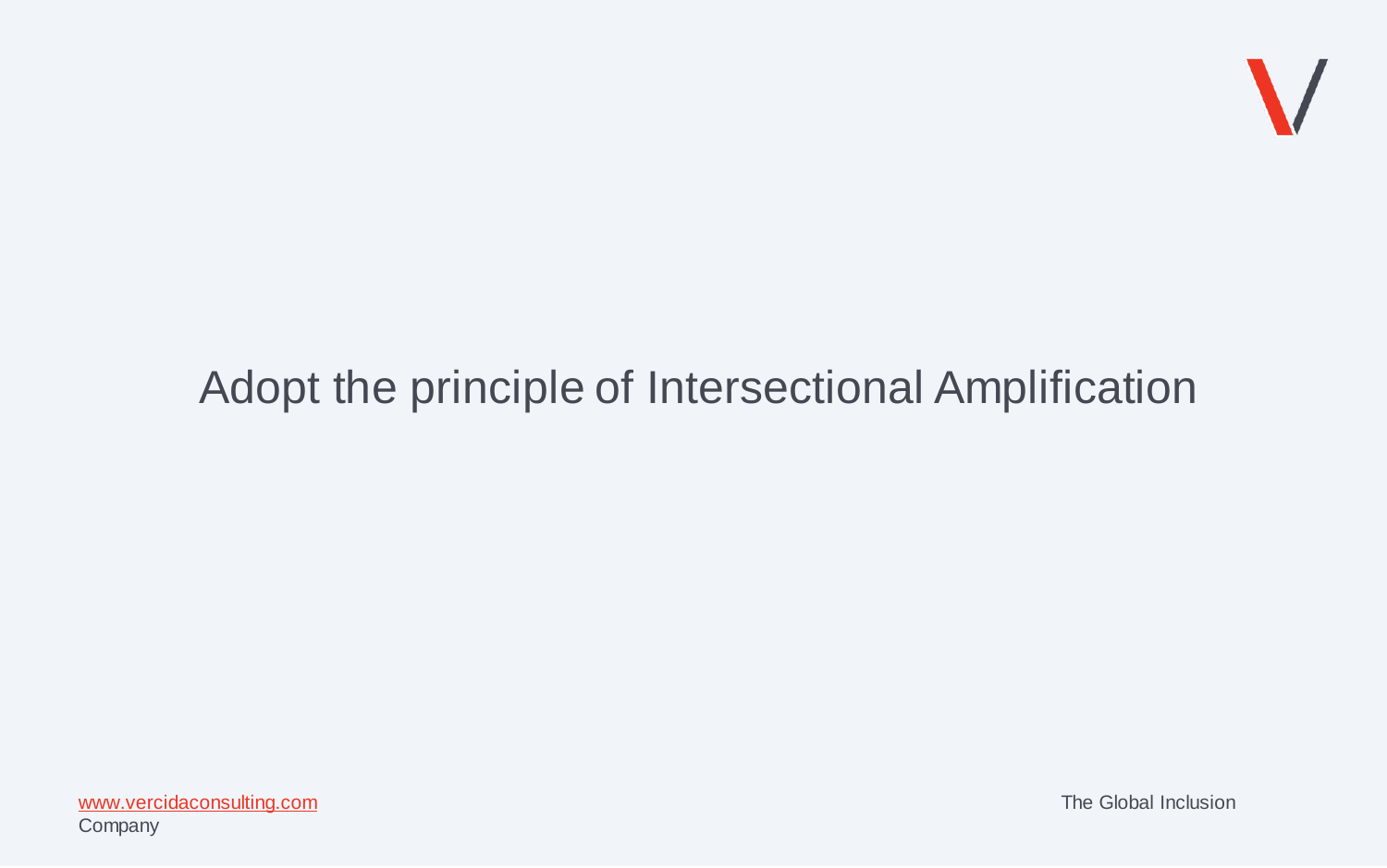

# Visibility, representation and role models matter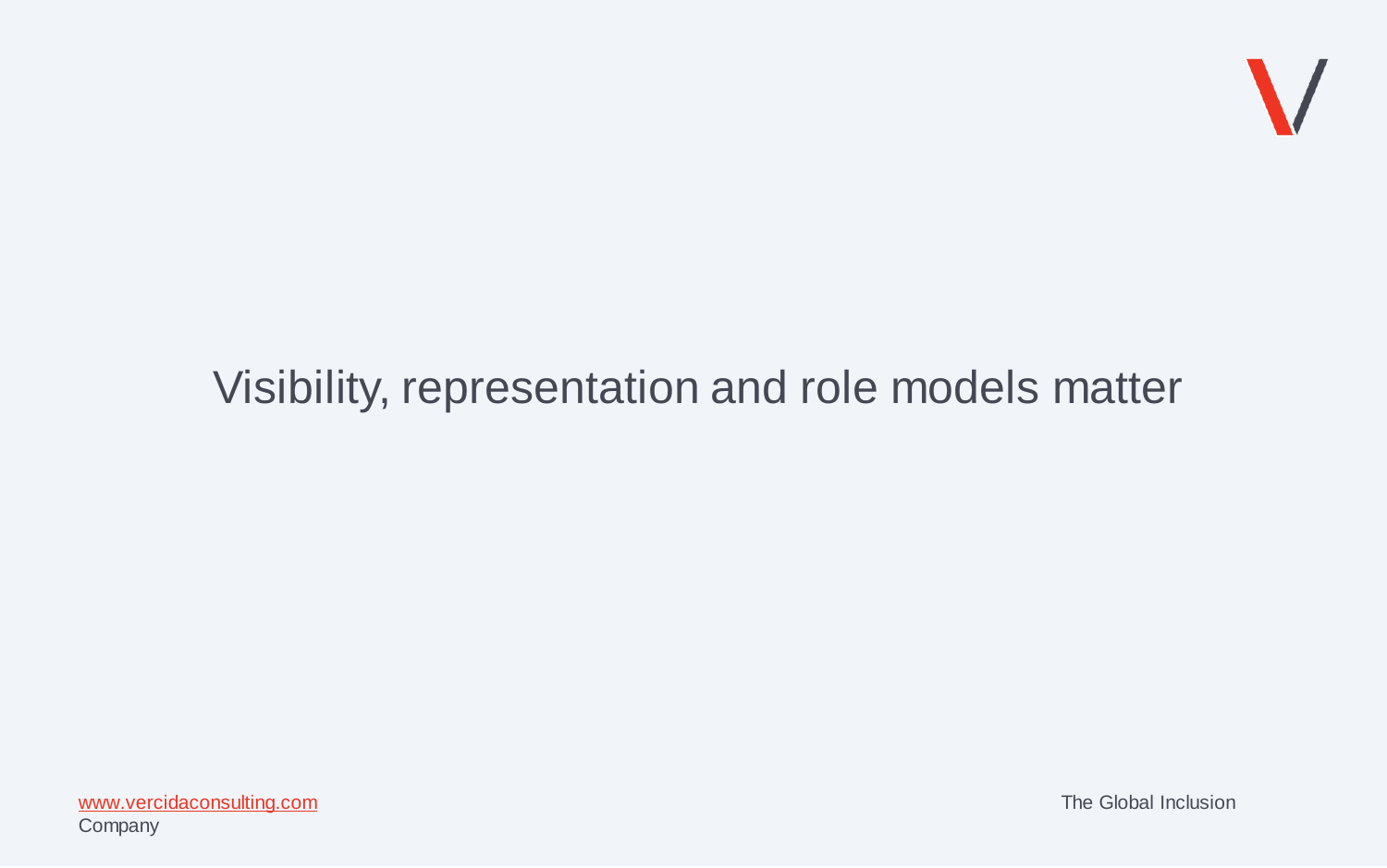

# Awareness rising and education